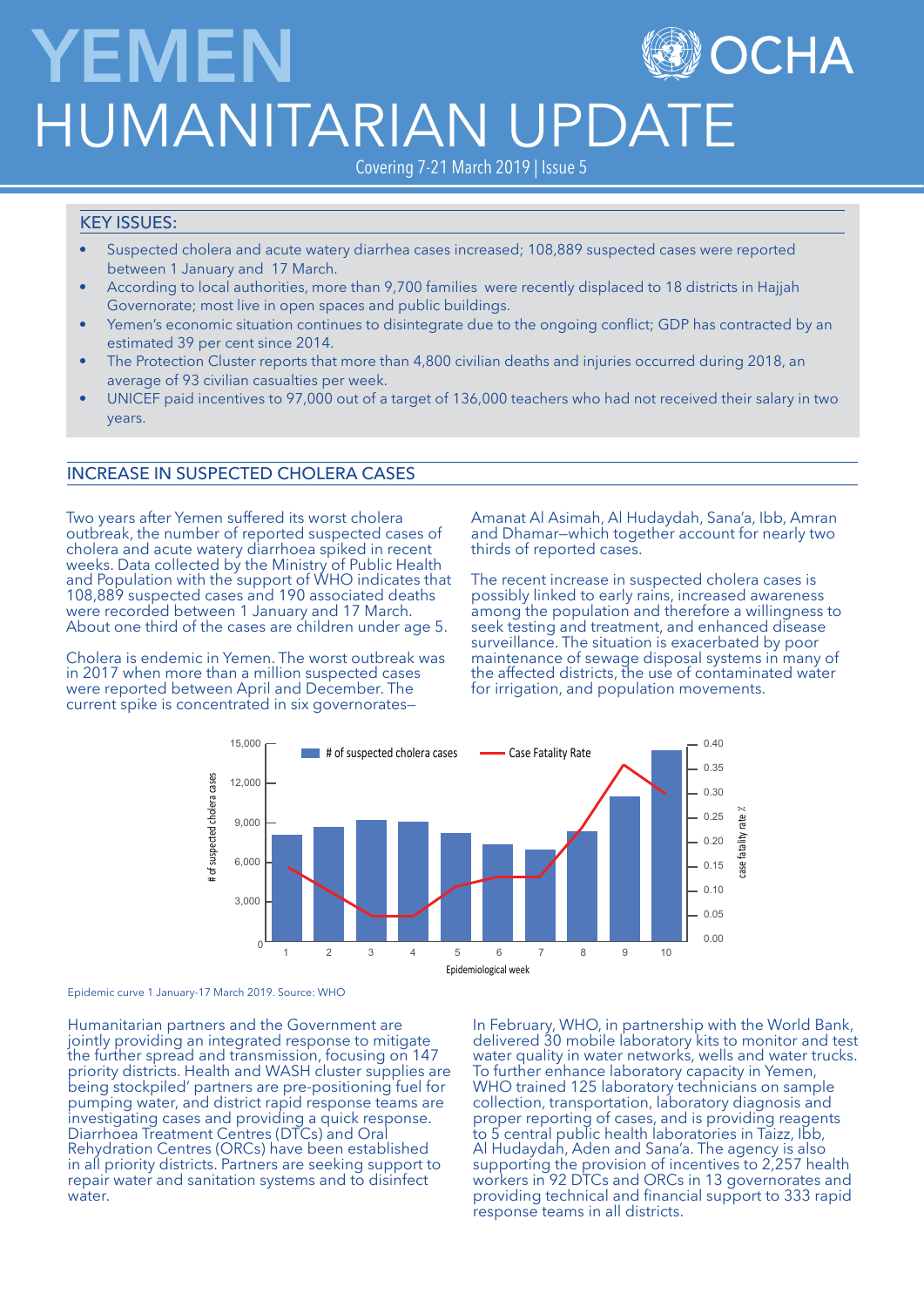## HUMANITARIAN ASSISTANCE SCALED UP IN HAJJAH AS HOSTILITIES CONTINUE

Fighting, shelling and airstrikes continue to displace people in Hajjah Governorate. As of 18 March, local authorities estimated that over 9,700 families were recently displaced to 18 districts within Hajjah Governorate. Most of the displaced people live in open spaces and public buildings. Further displacement has spilled into Amran Governorate where up to 450 displaced families were reported and an additional 837 families were displaced to Amanat Al Asimah.

International NGOs operating in Yemen, in a statement issued on 14 March, said: "Hajjah has seen an increase in tensions and fighting in recent weeks; thousands of people have been displaced from their homes and are in need of humanitarian aid and many more are reportedly trapped by the fighting and cannot flee to safety or reach help. These horrific incidents show that innocent civilians including children continue to pay the price for a conflict in which they have no say.

Humanitarian partners estimate that the number of displaced people in Hajjah Governorate has doubled in the last 6 months from 203,000 to around 420,000 people. In response, partners have scaled up assistance and deployed more staff to Hajjah City.

As of 19 March, 3,522 families received rapid response kits; an additional 1,933 families received non-food items; and 676 families received emergency shelter kits in Hajjah Governorate. Distribution of transit kits is ongoing following the delivery of 10,500 transit kits to Hajjah City and Abs District. WFP is planning for a blanket food distribution in Kushar District; IOM is pre-positioning 9,000 emergency shelter kits (ESKs) and 9,000 non-food item (NFIs) packages; UNHCR is to distribute 2,000 ESKs and 2,000 NFI packages to cover existing needs and is pre-positioning emergency stocks.

UNICEF is supporting 31 of 39 health facilities in four districts of Hajjah Governorate with operation costs and incentives for health workers. It is also supporting eight mobile teams to provide an integrated package of primary health and nutrition services for displaced people and host communities. Over 10,000 cartons of ready to use therapeutic food have been delivered to cover needs for more than four months.

 During the reporting period, 19 civilians were killed by strikes over two days in 11 March, including 12 children. Up to 30 other people were injured, including 14 children aged between 1 and 18. "We condemn these deaths and injuries unequivocally," said Ms. Lise Grande, Resident and Humanitarian Coordinator for Yemen. "It is outrageous that innocent civilians continue to die needlessly in a conflict that should and can be solved."



The boundaries and names shown and the designations used on this map do not imply official endorsement or acceptance by the United Nations.<br>Creation date: 3/9/2019Sources: GoY/MoLA/CSO\_Feedback: ochayemen@un.org `www.unoch

#### WORLD BANK WARNS THAT YEMEN'S ECONOMIC AND SOCIAL FABRIC IS DISINTEGRATING

In its latest [Yemen Economic Monitoring Brief,](https://reliefweb.int/sites/reliefweb.int/files/resources/135266-YemEconDevBrief-Winter-2019-English-12-Mar-19.pdf) the World Bank stated that Yemen's economic and social fabric continues to disintegrate. While official statistics remain unavailable, partial information and anecdotal evidence suggest that Yemen's GDP has contracted by 39 per cent since the end of 2014. The poverty rate is projected to have increased by 33 per cent since 2014, which means that 52 per cent of the population is likely to live in poverty 2019.

The World Bank Brief states that the ongoing conflict has caused widespread disruption to economic activities in Yemen, resulting in a substantial reduction in jobs, private sector operations and business opportunities. Government revenue has dramatically decreased, which has affected the delivery of public services. Imports have contracted sharply, and foreign reserves have dwindled. Exchange rate devaluations have further undermined household incomes. The situation has forced many people to join conflict-

related economic activities as the only gainful opportunity in a "war economy."

The Brief notes that conflict and the ensuing economic crisis are among the main drivers of increased food insecurity in Yemen, as reflected in the Integrated Food Security Phase Classification (IPC) analysis of December 2018. Another report by the Global Hunger Index ranked Yemen in the top three most food insecure countries in the world in 2018.

The World Bank Brief indicates that in 2019, economic prospects will depend on rapid improvements in the political and security situation. An end to the conflict would provide a starting point for rebuilding the economy and social fabric. The GDP can gradually recover although three quarters of the population will remain in poverty by the standards of lower-middle income countries.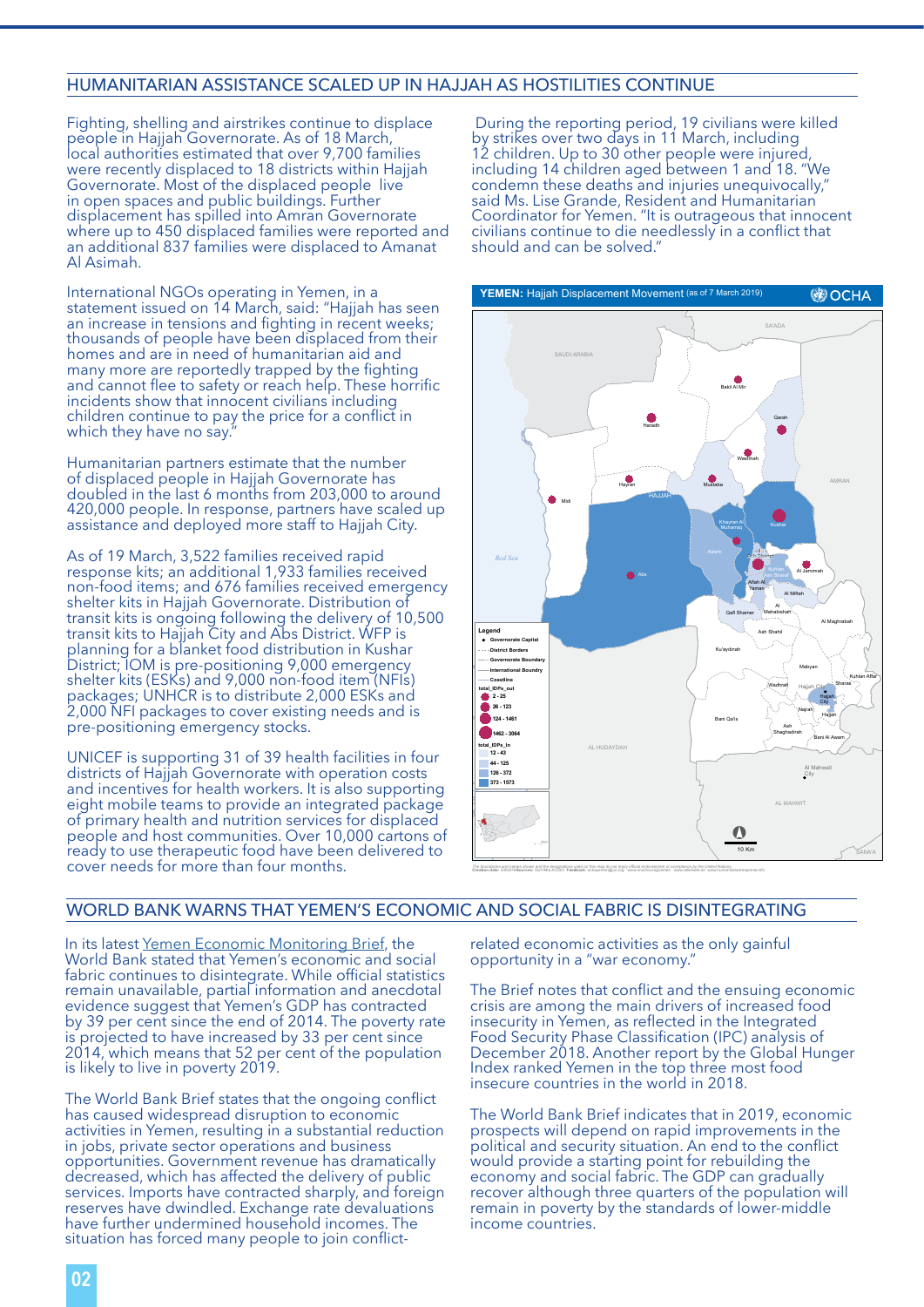The report was released on 12 March, when the value of the Yemen rial (YER) had decreased from YER550/ US\$ to about YER590/US\$ over the previous month. The same week, the Yemeni Oil Company raised the official price of gasoline from YER275 to YER290

per litre and diesel from YER300 to YER325 per litre. However, widespread shortages remain across the country. Many people are buying gasoline on the unofficial market at higher prices.

#### REPORT SHOWS NEARLY 100 CIVILIAN CASUALTIES OCCURRED EVERY WEEK IN 2018

More than 4,800 civilian deaths and injuries were reported over the course of 2018, according to the [2018 Civilian Impact Monitoring Project \(CIMP\) report](https://www.humanitarianresponse.info/sites/www.humanitarianresponse.info/files/documents/files/civilian_impact_monitoring_report_annual_2018.pdf), resulting in an average of 93 civilian casualties per week. CIMP, a Protection Cluster project, reports that civilian casualties were the result of more than 2,360 incidents of armed violence, an average of 45 per week,

More than 2,140 civilian casualties occurred in mass casualty incidents (incidents that resulted in over 10 civilian casualties). Airstrikes caused 2,504 civilian casualties (52 per cent of all incidents) while shelling caused 1,300 casualties. Half of all incidents were recorded in Al Hudaydah and almost a quarter in Sa'ada governorates.

Thirty per cent of civilians were reported to have been killed and injured in their homes. Other civilians were killed while travelling on the roads, while working on farms and at local businesses, and at markets. A fifth

of all civilian casualties recorded were children, with 410 killed and 542 injured. Some 46 incidents affected food, water and aid infrastructure, 25 affected health facilities and 38 affected educational sites.

Landmines were the deadliest type of armed violence affecting civilians. According to the report, more than 230 civilian casualties were reported in 74 incidents involving landmines, an average of 3 casualties per incident. More than half of these civilian casualties were in Al Hudaydah Governorate.

Destruction of houses displaced more than 4,840 families while 6,000 families lost their livelihood because farms and local businesses were damaged or destroyed. On average, 275 families were displaced every month during the first six months of 2018, mostly in Sa'ada Governorate. The figure almost doubled to over 530 displaced each month in the last six months of the year.

#### NEARLY 100,000 SCHOOL TEACHERS REACHED WITH MONTHLY INCENTIVES

On 28 February, UNICEF launched the Education Teachers' Incentives (ETI) payment scheme. By 9 March, the scheme had reached 97,710 beneficiaries (89 per cent of the target of 136,000 for the first payment cycle). The ETI aims to ensure the continued education of children by providing financial incentives (equal to US\$50/month) to teachers and school-based staff, including volunteers, who are not receiving salaries and who are regularly reporting for work.

Failure to pay salaries has kept many teachers away



The incentives scheme will benefit 3.7 million school children. ©UNICEF

from school as they struggle to find other livelihood opportunities to sustain their families. According to UNICEF, 2 million of 7 million school-aged children in Yemen are currently out of school.

Across Yemen, nearly three quarters of public schools in 11 governorates are affected by the non-payment of salaries for teachers, and 51 per cent of teachers have not received their salaries since October 2016. The governorates are Sana'a, Sa'ada, Amanat al Asimah, Amran, Hajjah, Al Hudaydah, Al Mahwit, Dhamar, Raymah, Ibb and Al Bayda.

Education Cluster data confirms that an estimated 2,000 schools are unfit for use due to the conflict. This includes 256 schools that were destroyed by airstrikes or shelling; 1,520 schools that were damaged; 167 schools that are sheltering displaced families, and 23 schools that are occupied by armed groups.

The incentives scheme will cover staff in over 10,300 schools and as a result will benefit an estimated 3.7 million children. UNICEF is also renovating schools, promoting hygiene and sanitation in schools and providing various supplies to schools across the country.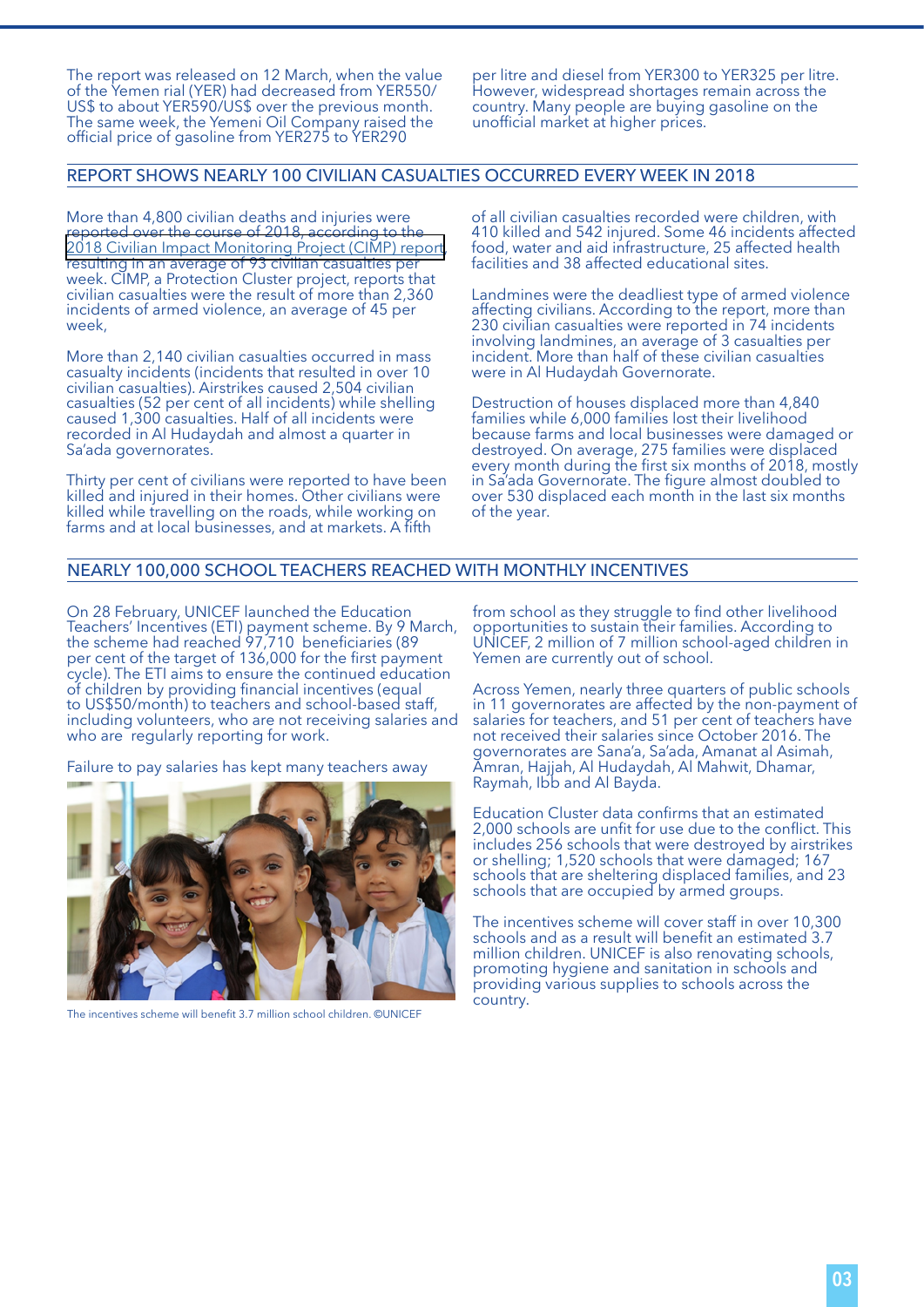## UPDATES FROM THE HUBS

### **ADEN HUB**

The security situation in Aden has calmed but remains volatile; movement by the UN and humanitarian partners in the city has resumed. In Al Mukalla, the new UN hub is gradually becoming functional and the first coordination meeting scheduled to take place on 20 March. OCHA, UNICEF, UNFPA, IOM, and selected cluster representatives are due to attend, as are members of the local INGO and national NGO community.

An OCHA-led visit to internally displaced persons (IDP) sites in Garad (62 households) and Al Baytara (105 households) in Lahj Governorate found that a key concern was the lack of sanitation facilities. Water is being trucked by UNICEF, while WFP is providing regular food baskets, but other difficulties remain. Al Baytara has a UNICEF-supported clinic that provides health and nutrition services, while IDPs in Garad must go to hospitals that charge for services as there is no mobile clinic serving that site. A local partner has distributed food baskets to 386 households in the governorate. UNICEF has launched a mine awareness campaign in Lahj targeting around 54,000 people.

The INGO, Danish Refugee Council (DRC), started registering IDPs at collective sites in Al Khalkha, and these sites are to be included in regular global food distributions by a WFP partner. In the meantime, WFP is to expand their intervention food security programme in Hadramaut, targeting an additional 7 new districts in the governorate, increasing the total number of targeted districts to 15.

UNICEF launched a diphtheria vaccination campaign in 99 districts in south-eastern Yemen in addition to a mass community mobilisation campaign using a mobile cinema, awareness raising sessions and puppet theatre.

#### **AL HUDAYDAH HUB**

The Protection Cluster reported 39 civilian impact incidents in the Al Hudaydah Hub in the second week of March (7–13 March), resulting in 102 civilian causalities, including 38 fatalities. Twelve of these incidents were reported in Hajjah Governorate, the highest incident rate in the governorate since reporting began in January 2018. The incidents in Hajjah resulted in 83 civilian causalities—the highest rate since April 2018. Airstrikes caused all but two of the casualties in Hajjah.

As of 9 March, partners have registered 128,769 displaced families in Al Hudaydah, Hajjah, Raymah and Al Mahwit governorates. A total of 123,631 displaced families received Rapid Response Mechanism (RRM) assistance: 41,453 families received multipurpose cash transfers, 26,526 families received NFIs, and 12,385 families in Al Hudaydah and Hajjah governorates received emergency shelter kits (ESKs).

IOM provided medical consultations to 4,187 individuals in various locations in Al Hudaydah Governorate, 3,800 in 12 health centres in Hajjah, and 411 in 3 health centres in Raymah. IOM registered 131 displaced families at its reception centre in Al Hudaydah and referred 108 families to other partners for assistance according to their needs.

Delivery of humanitarian supplies was stopped for approximately two weeks from Sana'a but started moving from 18 March. However, there is still no access to Haradh, Midi and Hayran districts. This has slowed the response to the needs of affected people.

# **IBB HUB**

Clashes continued in As Silw, Sabir Al Mawadim and Salh districts in Taizz Governorate. Clashes and airstrikes were also reported in southern areas of Maqbanah District, limiting civilian access to services and assistance. In Al Dhale'e Governorate, clashes continued in Al Husha and Damt districts, although with less intensity than recent weeks.

A WFP implementing partner was able to establish community committees in Maqbanah and Salh districts, after being denied clearance by authorities in Taizz to operate in these districts for the past two months, which affected food distributions to more than 63,000 households. WFP transferred the distribution of food in Maqbanah and Salh districts to the new partner in February 2019.

The Health Sub-National Cluster reported 760 suspected cholera cases in At Ta'iziyah District between 1 January and 28 February, compared to 114 cases reported during the same period last year. This increase is attributed to a deteriorating sanitation system and sabotage of sewage pipelines by farmers using untreated waste water for irrigation purposes. The sub-national cluster is scaling up preventative measures in collaboration with WASH partners. There are three Diarrhoea Treatment Centres (DTCs) in the district and UNICEF is planning to establish 2 more DTCs and 10 Oral Rehydration Centres (ORCs).

#### **SA'ADA HUB**

Clashes continued in Sa'ada and Al Jawf governorates with shelling and airstrikes reported in districts along the border with Saudi Arabia, although with a lower intensity than in recent weeks. On 12 March, local sources reported that 15 airstrikes hit several areas in Kitaf wa Al Boqe'e District in Sa'ada. No civilian causalities were reported. Two civilians were reportedly killed, and three others injured when an airstrike hit a civilian vehicle in Ghafirah area of Al Dhaher District on 13 March. In Al Jawf, clashes, including artillery shelling and IED attacks, continued in Khabb wa ash Sha'af District, south-west of the governorate.

A UNHCR implementing partner provided 1,750 NFIs and 1,000 emergency shelter kits to 1,750 displaced families in Kharab Al Marashi and Bart Al Anan districts in Al Jawf Governorate. The families were mostly displaced from Khabb wa ash Sha'af and Al Maslub districts or internally displaced within Bart Al Anan District. The partner provided NFIs to 730 displaced families in Rajuzah District.

UNFPA provided RRM kits to 360 families in Monabbih, Sa'adah, As Safra and Kitaf Wa Al Boqe'e districts during the reporting period. A total of 4,470 families in 8 districts have received RRM assistance since 6 January.